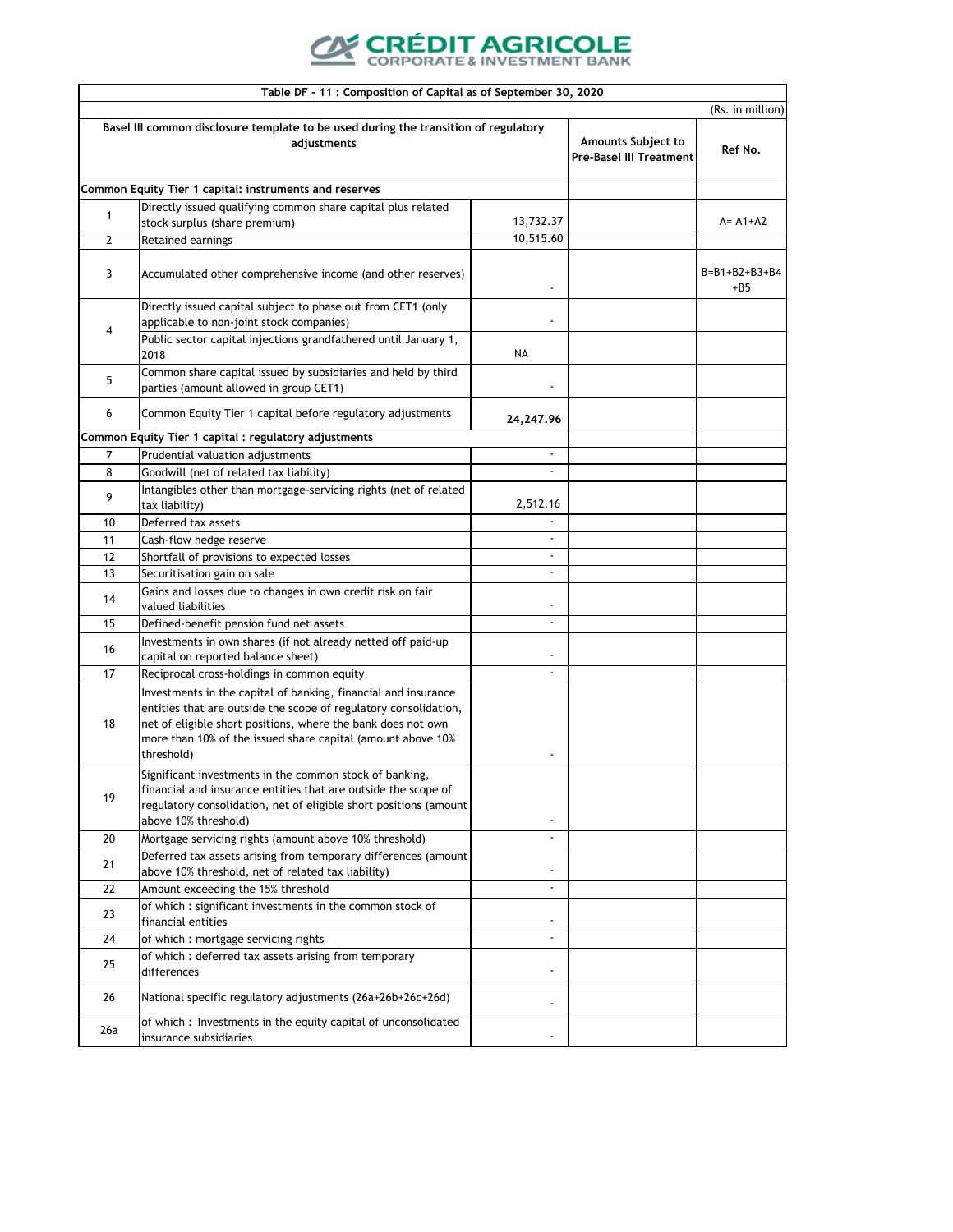

| 26 <sub>b</sub> | of which: Investments in the equity capital of unconsolidated<br>non-financial subsidiaries                                     |                          |  |
|-----------------|---------------------------------------------------------------------------------------------------------------------------------|--------------------------|--|
|                 | of which: Shortfall in the equity capital of majority owned                                                                     |                          |  |
| 26c             | financial entities which have not been consolidated with the                                                                    |                          |  |
|                 | bank                                                                                                                            | $\blacksquare$           |  |
|                 | of which: Unamortised pension funds expenditures<br>Regulatory Adjustments Applied to Common Equity Tier 1 in                   |                          |  |
|                 | respect of Amounts Subject to Pre-Basel III Treatment                                                                           |                          |  |
|                 | of which: [INSERT TYPE OF ADJUSTMENT] For example:                                                                              |                          |  |
| 26d             | filtering out of unrealised losses on AFS debt securities (not                                                                  |                          |  |
|                 | relevant in Indian context)                                                                                                     |                          |  |
|                 | of which: [INSERT TYPE OF ADJUSTMENT]                                                                                           |                          |  |
|                 | of which: [INSERT TYPE OF ADJUSTMENT]                                                                                           |                          |  |
| 27              | Regulatory adjustments applied to Common Equity Tier 1 due<br>to insufficient Additional Tier 1 and Tier 2 to cover deductions  |                          |  |
|                 |                                                                                                                                 | 2,512.16                 |  |
| 28<br>29        | Total regulatory adjustments to Common equity Tier 1<br>Common Equity Tier 1 capital (CET1)                                     | 21,735.81                |  |
|                 | Additional Tier 1 capital : instruments                                                                                         |                          |  |
|                 | Directly issued qualifying Additional Tier 1 instruments plus                                                                   |                          |  |
| 30              | related stock surplus (share premium) (31+32)                                                                                   |                          |  |
| 31              | of which: classified as equity under applicable accounting                                                                      |                          |  |
|                 | standards (Perpetual Non-Cumulative Preference Shares)                                                                          |                          |  |
| 32              | of which: classified as liabilities under applicable accounting                                                                 |                          |  |
|                 | standards (Perpetual debt Instruments)                                                                                          |                          |  |
| 33              | Directly issued capital instruments subject to phase out from<br><b>Additional Tier 1</b>                                       |                          |  |
|                 | Additional Tier 1 instruments (and CET1 instruments not                                                                         |                          |  |
| 34              | included in row 5) issued by subsidiaries and held by third<br>parties (amount allowed in group AT1)                            |                          |  |
|                 | of which: instruments issued by subsidiaries subject to phase                                                                   |                          |  |
| 35              | out                                                                                                                             |                          |  |
| 36              | Additional Tier 1 capital before regulatory adjustments                                                                         |                          |  |
| 37              | Additional Tier 1 capital: regulatory adjustments<br>Investments in own Additional Tier 1 instruments                           | $\blacksquare$           |  |
| 38              | Reciprocal cross-holdings in Additional Tier 1 instruments                                                                      | $\overline{\phantom{a}}$ |  |
|                 | Investments in the capital of banking, financial and insurance                                                                  |                          |  |
|                 | entities that are outside the scope of regulatory consolidation,                                                                |                          |  |
| 39              | net of eligible short positions, where the bank does not own                                                                    |                          |  |
|                 | more than 10% of the issued common share capital of the entity                                                                  |                          |  |
|                 | (amount above 10% threshold)                                                                                                    |                          |  |
| 40              | Significant investments in the capital of banking, financial and<br>insurance entities that are outside the scope of regulatory |                          |  |
|                 | consolidation (net of eligible short positions)                                                                                 |                          |  |
| 41              | National specific regulatory adjustments (41a+41b)                                                                              |                          |  |
|                 | Investments in the Additional Tier 1 capital of unconsolidated                                                                  |                          |  |
| 41a             | insurance subsidiaries                                                                                                          |                          |  |
|                 | Shortfall in the Additional Tier 1 capital of majority owned                                                                    |                          |  |
|                 | financial entities which have not been consolidated with the<br>bank                                                            |                          |  |
|                 | Regulatory Adjustments Applied to Additional Tier 1 in respect                                                                  |                          |  |
| 41 <sub>b</sub> | of Amounts Subject to Pre-Basel III Treatment                                                                                   |                          |  |
|                 | of which: [INSERT TYPE OF ADJUSTMENT e.g. DTAs]                                                                                 |                          |  |
|                 | of which: [INSERT TYPE OF ADJUSTMENT e.g. existing                                                                              |                          |  |
|                 | adjustments which are deducted from Tier 1 at 50%]                                                                              |                          |  |
|                 | of which: [INSERT TYPE OF ADJUSTMENT]                                                                                           |                          |  |
| 42              | Regulatory adjustments applied to Additional Tier 1 due to<br>insufficient Tier 2 to cover deductions                           |                          |  |
|                 | Total regulatory adjustments to Additional Tier 1 capital                                                                       |                          |  |
| 43              |                                                                                                                                 |                          |  |
| 44              | Additional Tier 1 capital (AT1)                                                                                                 | $\blacksquare$           |  |
| 44a             | Additional Tier 1 capital reckoned for capital adequacy                                                                         |                          |  |
| 45              | Tier 1 capital (T1 = CET1 + Admissible AT1) (29 + 44a)                                                                          | 21,735.81                |  |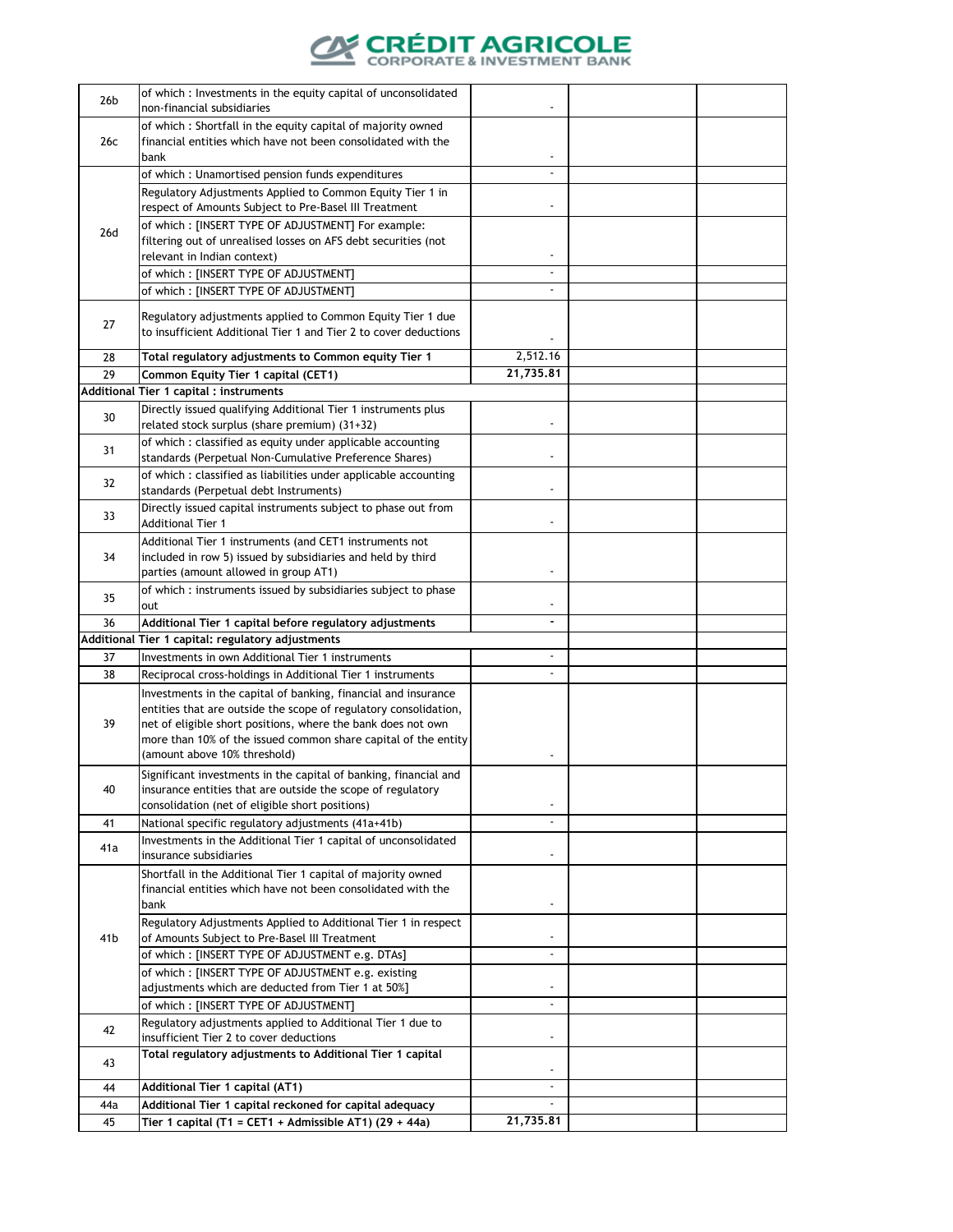

|                 | Tier 2 capital: instruments and provisions                                                                                                                                                                                                                                                               |                                                         |              |
|-----------------|----------------------------------------------------------------------------------------------------------------------------------------------------------------------------------------------------------------------------------------------------------------------------------------------------------|---------------------------------------------------------|--------------|
| 46              | Directly issued qualifying Tier 2 instruments plus related stock<br>surplus                                                                                                                                                                                                                              | 3,009.95                                                | $D=D1$       |
| 47              | Directly issued capital instruments subject to phase out from<br>Tier 2                                                                                                                                                                                                                                  |                                                         | $C = C1$     |
| 48              | Tier 2 instruments (and CET1 and AT1 instruments not included<br>in rows 5 or 34) issued by subsidiaries and held by third parties<br>(amount allowed in group Tier 2)                                                                                                                                   |                                                         |              |
| 49              | of which: instruments issued by subsidiaries subject to phase<br>out                                                                                                                                                                                                                                     |                                                         |              |
| 50              | Provisions                                                                                                                                                                                                                                                                                               | 1,106.11                                                | $E=E1+E2+E3$ |
| 51              | Tier 2 capital before regulatory adjustments                                                                                                                                                                                                                                                             | 4,116.06                                                |              |
|                 | Tier 2 capital: regulatory adjustments                                                                                                                                                                                                                                                                   |                                                         |              |
| 52              | Investments in own Tier 2 instruments                                                                                                                                                                                                                                                                    | $\blacksquare$                                          |              |
| 53              | Reciprocal cross-holdings in Tier 2 instruments                                                                                                                                                                                                                                                          | $\blacksquare$                                          |              |
| 54              | Investments in the capital of banking, financial and insurance<br>entities that are outside the scope of regulatory consolidation,<br>net of eligible short positions, where the bank does not own<br>more than 10% of the issued common share capital of the entity<br>(amount above the 10% threshold) |                                                         |              |
| 55              | Significant investments in the capital banking, financial and<br>insurance entities that are outside the scope of regulatory<br>consolidation (net of eligible short positions)                                                                                                                          |                                                         |              |
| 56              | National specific regulatory adjustments (56a+56b)                                                                                                                                                                                                                                                       |                                                         |              |
| 56a             | of which : Investments in the Tier 2 capital of unconsolidated<br>insurance subsidiaries                                                                                                                                                                                                                 |                                                         |              |
| 56 <sub>b</sub> | of which: Shortfall in the Tier 2 capital of majority owned<br>financial entities which have not been consolidated with the<br>bank<br>Regulatory Adjustments Applied To Tier 2 in respect of                                                                                                            |                                                         |              |
|                 | Amounts Subject to Pre-Basel III Treatment<br>of which: [INSERT TYPE OF ADJUSTMENT e.g. existing<br>adjustments which are deducted from Tier 2 at 50%]<br>of which: [INSERT TYPE OF ADJUSTMENT]                                                                                                          | $\overline{\phantom{a}}$<br>$\blacksquare$              |              |
| 57              | Total regulatory adjustments to Tier 2 capital                                                                                                                                                                                                                                                           | $\blacksquare$                                          |              |
| 58              | Tier 2 capital (T2)                                                                                                                                                                                                                                                                                      | 4,116.06                                                |              |
| 58a             | Tier 2 capital reckoned for capital adequacy                                                                                                                                                                                                                                                             | 4,116.06                                                |              |
| 58b             | Excess Additional Tier 1 capital reckoned as Tier 2 capital                                                                                                                                                                                                                                              |                                                         |              |
| 58c             | Total Tier 2 capital admissible for capital adequacy (58a +<br>58b)                                                                                                                                                                                                                                      | 4,116.06                                                |              |
| 59              | Total capital (TC = T1 + Admissible T2) $(45 + 58c)$<br>Risk Weighted Assets in respect of Amounts Subject to Pre-<br><b>Basel III Treatment</b><br>of which: [INSERT TYPE OF ADJUSTMENT]<br>of which :                                                                                                  | 25,851.86<br>$\blacksquare$<br>$\sim$<br>$\blacksquare$ |              |
| 60              | Total risk weighted assets $(60a + 60b + 60c)$                                                                                                                                                                                                                                                           | 189,770.39                                              |              |
| 60a             | of which : total credit risk weighted assets                                                                                                                                                                                                                                                             | 150,965.69                                              |              |
| 60 <sub>b</sub> | of which: total market risk weighted assets                                                                                                                                                                                                                                                              | 35,361.78                                               |              |
| 60c             | of which : total operational risk weighted assets                                                                                                                                                                                                                                                        | 3,442.92                                                |              |
|                 |                                                                                                                                                                                                                                                                                                          |                                                         |              |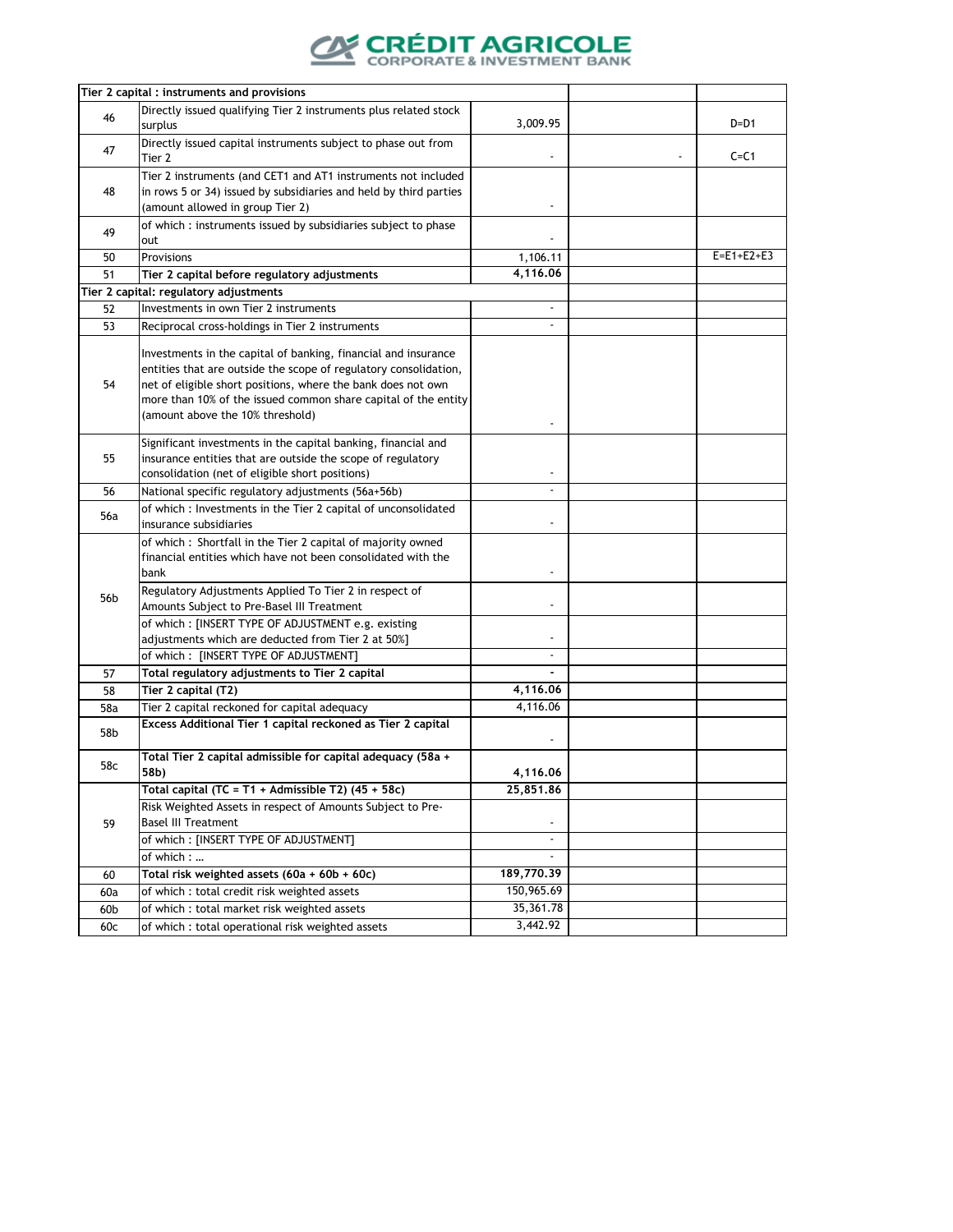

| <b>Capital ratios</b> |                                                                                      |                |                    |
|-----------------------|--------------------------------------------------------------------------------------|----------------|--------------------|
| 61                    | Common Equity Tier 1 (as a percentage of risk weighted assets)                       |                |                    |
|                       |                                                                                      | 11.45%         |                    |
| 62                    | Tier 1 (as a percentage of risk weighted assets)                                     | 11.45%         |                    |
| 63                    | Total capital (as a percentage of risk weighted assets)                              | 13.62%         |                    |
| 64                    | Institution specific buffer requirement (minimum CET1                                |                |                    |
|                       | requirement plus capital conservation and countercyclical                            |                |                    |
|                       | buffer requirements, expressed as a percentage of risk                               |                |                    |
|                       | weighted assets)                                                                     | 7.375%         |                    |
| 65                    | of which : capital conservation buffer requirement                                   | 1.875%         |                    |
| 66                    | of which : bank specific countercyclical buffer requirement                          | 0.00%          |                    |
| 67                    | of which: G-SIB buffer requirement                                                   | 0.00%          |                    |
| 68                    | Common Equity Tier 1 available to meet buffers (as a                                 |                |                    |
|                       | percentage of risk weighted assets)                                                  | 4.08%          |                    |
|                       | National minima (if different from Basel III)                                        |                |                    |
| 69                    | National Common Equity Tier 1 minimum ratio (if different                            |                |                    |
|                       | from Basel III minimum)                                                              | 5.50%          |                    |
| 70                    | National Tier 1 minimum ratio (if different from Basel III                           |                |                    |
|                       | minimum)                                                                             | 7.00%          |                    |
| 71                    | National total capital minimum ratio (if different from Basel III                    |                |                    |
|                       | minimum)                                                                             | 9.00%          |                    |
|                       | Amounts below the thresholds for deduction (before risk weighting)                   |                |                    |
| 72                    | Non-significant investments in the capital of other financial                        | ä,             |                    |
|                       | entities                                                                             |                |                    |
| 73                    | Significant investments in the common stock of financial                             |                |                    |
|                       | entities                                                                             |                |                    |
| 74                    | Mortgage servicing rights (net of related tax liability)                             | $\blacksquare$ |                    |
| 75                    | Deferred tax assets arising from temporary differences (net of                       |                |                    |
|                       | related tax liability)<br>Applicable caps on the inclusion of provisions in Tier 2   |                |                    |
| 76                    |                                                                                      |                |                    |
|                       | Provisions eligible for inclusion in Tier 2 in respect of exposures                  |                |                    |
|                       | subject to standardised approach (prior to application of cap)                       | 1,106.11       | $E = E1 + E2 + E3$ |
| 77                    | Cap on inclusion of provisions in Tier 2 under standardised                          |                |                    |
|                       | approach                                                                             | 1,887.07       |                    |
| 78                    | Provisions eligible for inclusion in Tier 2 in respect of exposures                  |                |                    |
|                       | subject to internal ratings-based approach (prior to application                     |                |                    |
|                       | of cap)                                                                              |                |                    |
| 79                    | Cap for inclusion of provisions in Tier 2 under internal ratings-                    |                |                    |
|                       | based approach                                                                       |                |                    |
|                       | Capital instruments subject to phase-out arrangements (only applicable between March |                |                    |
| 80                    | Current cap on CET1 instruments subject to phase out                                 |                |                    |
|                       | arrangements                                                                         |                |                    |
| 81                    | Amount excluded from CET1 due to cap (excess over cap after                          |                |                    |
|                       | redemptions and maturities)                                                          |                |                    |
| 82                    | Current cap on AT1 instruments subject to phase out                                  |                |                    |
|                       | arrangements                                                                         |                |                    |
| 83                    | Amount excluded from AT1 due to cap (excess over cap after                           |                |                    |
|                       | redemptions and maturities)                                                          |                |                    |
| 84                    | Current cap on T2 instruments subject to phase out                                   |                |                    |
|                       | arrangements                                                                         |                | C <sub>1</sub>     |
| 85                    | Amount excluded from T2 due to cap (excess over cap after                            |                |                    |
|                       | redemptions and maturities)                                                          |                | C <sub>1</sub>     |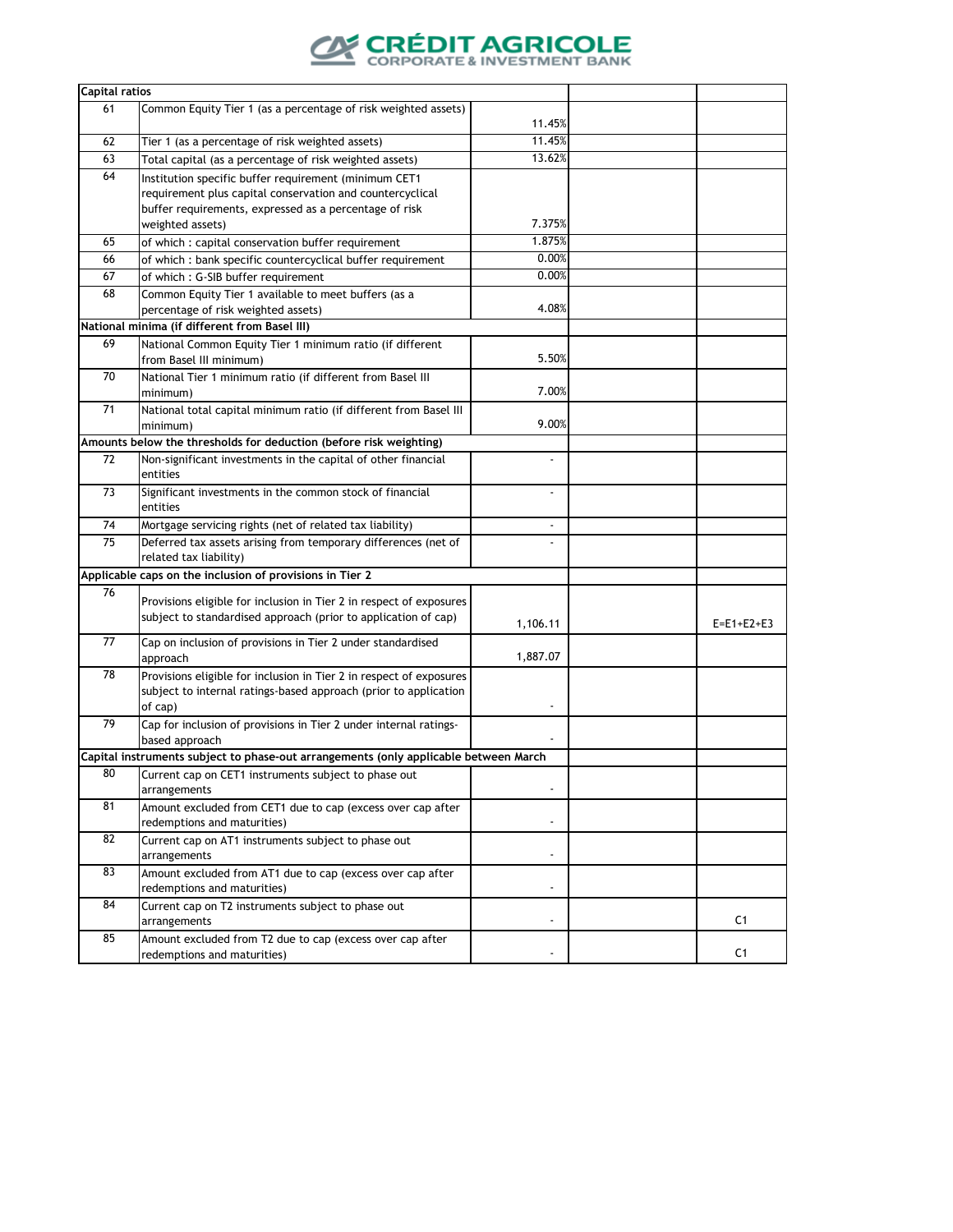

|                               | Notes to the template                                                                                                                                                                                     |                 |  |  |
|-------------------------------|-----------------------------------------------------------------------------------------------------------------------------------------------------------------------------------------------------------|-----------------|--|--|
| Row No.<br>of the<br>template | <b>Particular</b>                                                                                                                                                                                         | (Rs.in million) |  |  |
|                               | Deferred tax assets associated with accumulated losses                                                                                                                                                    |                 |  |  |
| 10                            | Deferred tax assets (excluding those associated with accumulated losses) net of<br>Deferred tax liability                                                                                                 |                 |  |  |
|                               | Total as indicated in row 10                                                                                                                                                                              |                 |  |  |
|                               | If investments in insurance subsidiaries are not deducted fully from capital and<br>instead considered under 10% threshold for deduction, the resultant increase in<br>the capital of bank                | <b>NA</b>       |  |  |
| 19                            | of which: Increase in Common Equity Tier 1 capital                                                                                                                                                        | <b>NA</b>       |  |  |
|                               | of which : Increase in Additional Tier 1 capital                                                                                                                                                          | <b>NA</b>       |  |  |
|                               | of which : Increase in Tier 2 capital                                                                                                                                                                     | <b>NA</b>       |  |  |
|                               | If investments in the equity capital of unconsolidated non-financial subsidiaries are<br>not deducted and hence, risk weighted then :                                                                     | <b>NA</b>       |  |  |
| 26 <sub>b</sub>               | (i) Increase in Common Equity Tier 1 capital                                                                                                                                                              | <b>NA</b>       |  |  |
|                               | (ii) Increase in risk weighted assets                                                                                                                                                                     | <b>NA</b>       |  |  |
| 44a                           | Excess Additional Tier 1 capital not reckoned for capital adequacy (difference<br>between Additional Tier 1 capital as reported in row 44 and admissible Additional<br>Tier 1 capital as reported in 44a) |                 |  |  |
|                               | of which: Excess Additional Tier 1 capital which is considered as Tier 2 capital<br>under row 58b                                                                                                         |                 |  |  |
| 50                            | Eligible Provisions included in Tier 2 capital                                                                                                                                                            | 1,106.11        |  |  |
|                               | Eligible Revaluation Reserves included in Tier 2 capital                                                                                                                                                  |                 |  |  |
|                               | Total of row 50                                                                                                                                                                                           | 1,106.11        |  |  |
| 58a                           | Excess Tier 2 capital not reckoned for capital adequacy (difference between Tier 2<br>capital as reported in row 58 and T2 as reported in 58a)                                                            |                 |  |  |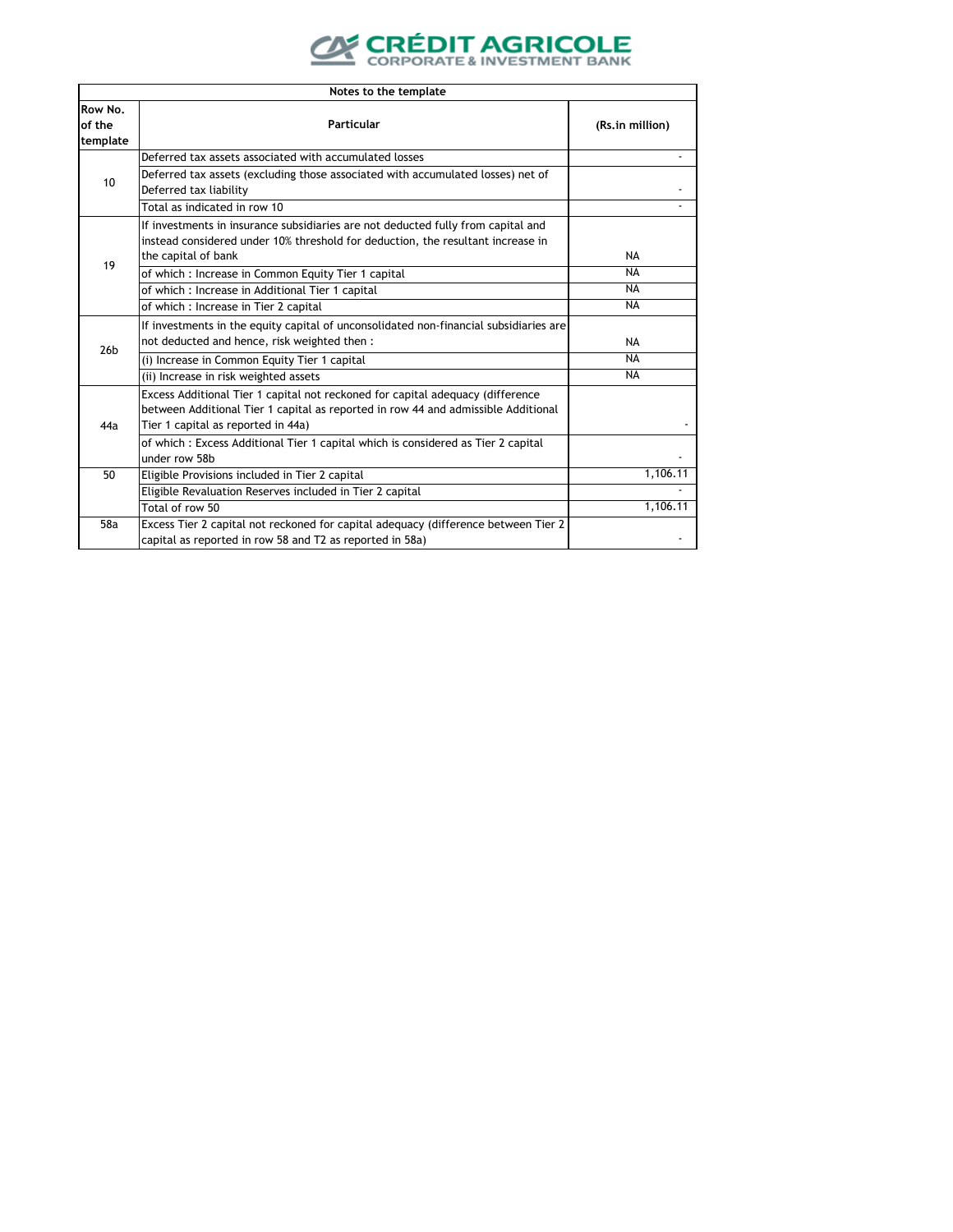

|                     |                                  |                                                         |                                                    | (Rs. in million)                                                      |
|---------------------|----------------------------------|---------------------------------------------------------|----------------------------------------------------|-----------------------------------------------------------------------|
|                     |                                  |                                                         | <b>Balance sheet as in</b><br>financial statements | <b>Balance sheet</b><br>under regulatory<br>scope of<br>consolidation |
|                     |                                  |                                                         | As on reporting date                               | As on reporting<br>date                                               |
| A                   | <b>Capital &amp; Liabilities</b> |                                                         |                                                    |                                                                       |
|                     | i.                               | Paid-up Capital                                         | 13,732.37                                          | 13,732.37                                                             |
|                     |                                  | Reserves & Surplus                                      | 9,585.94                                           | 9,585.94                                                              |
|                     |                                  | <b>Minority Interest</b>                                |                                                    |                                                                       |
|                     |                                  | <b>Total Capital</b>                                    | 23,318.30                                          | 23,318.30                                                             |
|                     | ii.                              | <b>Deposits</b>                                         | 62,856.05                                          | 62,856.05                                                             |
|                     |                                  | of which: Deposits from banks                           | 69.49                                              | 69.49                                                                 |
|                     |                                  | of which: Customer deposits                             | 62,786.56                                          | 62,786.56                                                             |
|                     |                                  | of which: Other deposits (pl. specify)                  |                                                    |                                                                       |
|                     | iii.                             | <b>Borrowings</b>                                       | 4,088.77                                           | 4,088.77                                                              |
|                     |                                  | of which: From RBI                                      |                                                    |                                                                       |
|                     |                                  | of which: From banks                                    |                                                    |                                                                       |
|                     |                                  | of which : From other institutions & agencies           | 499.96                                             | 499.96                                                                |
|                     |                                  | of which: Others (Banks Outside India)                  | 269.16                                             | 269.16                                                                |
|                     |                                  | of which : Capital instruments                          | 3,319.65                                           | 3,319.65                                                              |
|                     | iv.                              | Other liabilities & provisions                          | 55,175.87                                          | 55,175.87                                                             |
|                     | <b>Total</b>                     |                                                         | 145,438.99                                         | 145,438.99                                                            |
| B                   | <b>Assets</b>                    |                                                         |                                                    |                                                                       |
|                     | i.                               | Cash and balances with Reserve Bank of India            | 3,339.78                                           | 3,339.78                                                              |
|                     |                                  | Balance with banks and money at call and short notice   | 12,843.03                                          | 12,843.03                                                             |
|                     | ii.                              | Investments:                                            | 35,825.82                                          | 35,825.82                                                             |
|                     |                                  | of which: Government securities                         | 35,825.82                                          | 35,825.82                                                             |
|                     |                                  | of which: Other approved securities                     |                                                    |                                                                       |
|                     |                                  | of which: Shares                                        |                                                    |                                                                       |
|                     |                                  | of which: Debentures & Bonds                            |                                                    |                                                                       |
|                     |                                  | of which: Subsidiaries / Joint Ventures / Associates    |                                                    |                                                                       |
|                     |                                  | of which: Others (Commercial Papers, Mutual Funds etc.) |                                                    |                                                                       |
|                     | iii.                             | <b>Loans and advances</b>                               | 43,494.61                                          | 43,494.61                                                             |
|                     |                                  | of which: Loans and advances to banks                   |                                                    |                                                                       |
|                     |                                  | of which : Loans and advances to customers              | 43,494.61                                          | 43,494.61                                                             |
|                     | iv.                              | <b>Fixed assets</b>                                     | 186.54                                             | 186.54                                                                |
|                     | v.                               | Other assets                                            | 49,749.22                                          | 49,749.22                                                             |
|                     |                                  | of which: Goodwill and intangible assets                |                                                    |                                                                       |
|                     |                                  | of which: Deferred tax assets                           |                                                    |                                                                       |
|                     | vi.                              | <b>Goodwill on consolidation</b>                        |                                                    |                                                                       |
| <b>Total Assets</b> | vii.                             | Debit balance in Profit & Loss account                  |                                                    |                                                                       |
|                     |                                  |                                                         | 145,438.99                                         | 145,438.99                                                            |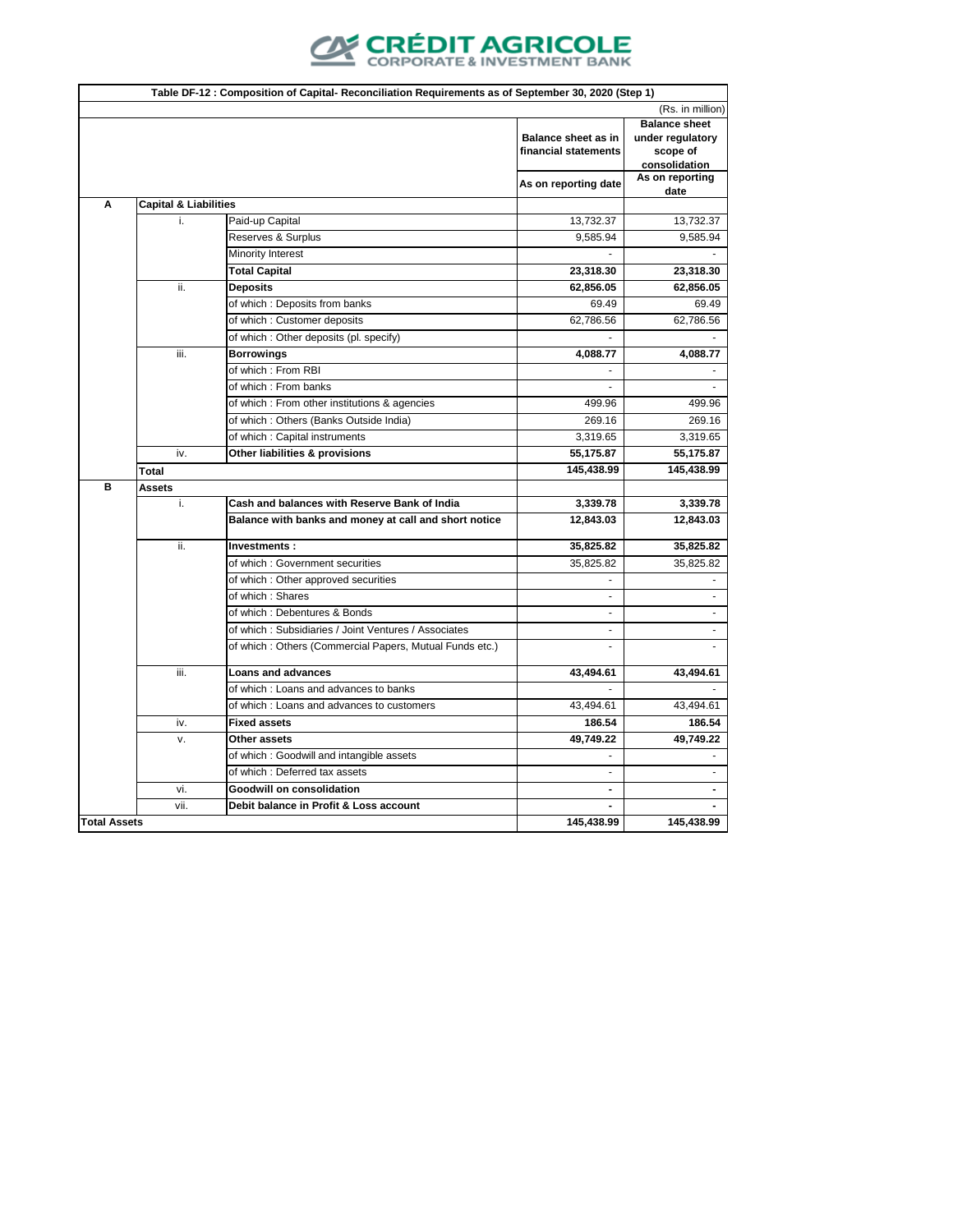

|                     | Table DF-12 : Composition of Capital- Reconciliation Requirements as of September 30, 2020 (Step 2) |                                                                                         |                                                    |                                               |                                  |
|---------------------|-----------------------------------------------------------------------------------------------------|-----------------------------------------------------------------------------------------|----------------------------------------------------|-----------------------------------------------|----------------------------------|
|                     | (Rs. in million)                                                                                    |                                                                                         |                                                    |                                               |                                  |
|                     |                                                                                                     |                                                                                         |                                                    | <b>Balance sheet</b>                          |                                  |
|                     |                                                                                                     |                                                                                         | <b>Balance sheet as in</b><br>financial statements | under regulatory<br>scope of<br>consolidation | Ref No.                          |
|                     |                                                                                                     |                                                                                         | As on reporting date                               | As on reporting                               |                                  |
|                     |                                                                                                     |                                                                                         |                                                    | date                                          |                                  |
| A                   | <b>Capital &amp; Liabilities</b><br>i.                                                              | Paid-up Capital                                                                         | 13,732.37                                          | 13,732.37                                     |                                  |
|                     |                                                                                                     | of which: Amount eligible for CET1                                                      | 13,732.37                                          | 13,732.37                                     |                                  |
|                     |                                                                                                     | of which: Amount eligible for AT1                                                       |                                                    |                                               | A <sub>1</sub><br>A2             |
|                     |                                                                                                     | Reserves & Surplus                                                                      | 9,585.94                                           | 9,585.94                                      |                                  |
|                     |                                                                                                     | of which: Statutory Reserves                                                            | 4,260.59                                           | 4,260.59                                      | B <sub>1</sub>                   |
|                     |                                                                                                     | of which: Investment Reserves                                                           | 275.41                                             | 275.41                                        | E <sub>1</sub>                   |
|                     |                                                                                                     | of which: General Reserves                                                              | 250.67                                             | 250.67                                        | B <sub>2</sub>                   |
|                     |                                                                                                     | of which: Remittable profit retained for Capital Adequacy                               | 5,829.61                                           | 5,829.61                                      |                                  |
|                     |                                                                                                     | of which : Balance in P&L A/c                                                           | (1,205.07)                                         | (1,205.07)                                    | B3<br><b>B4</b>                  |
|                     |                                                                                                     | <b>Minority Interest</b>                                                                |                                                    |                                               | B <sub>5</sub>                   |
|                     |                                                                                                     | <b>Total Capital</b>                                                                    | 23,318.30                                          | 23,318.30                                     |                                  |
|                     | ii.                                                                                                 | <b>Deposits</b>                                                                         | 62,856.05                                          | 62,856.05                                     |                                  |
|                     |                                                                                                     | of which : Deposits from banks                                                          | 69.49                                              | 69.49                                         |                                  |
|                     |                                                                                                     | of which: Customer deposits                                                             | 62,786.56                                          | 62,786.56                                     |                                  |
|                     |                                                                                                     | of which: Other deposits (pl. specify)                                                  |                                                    |                                               |                                  |
|                     | iii.                                                                                                | <b>Borrowings</b>                                                                       | 4,088.77                                           | 4,088.77                                      |                                  |
|                     |                                                                                                     | of which: From RBI                                                                      |                                                    |                                               |                                  |
|                     |                                                                                                     | of which: From banks                                                                    |                                                    |                                               |                                  |
|                     |                                                                                                     | of which : From other institutions & agencies                                           | 499.96                                             | 499.96                                        |                                  |
|                     |                                                                                                     | of which: Others (Banks outside India)                                                  | 269.16                                             | 269.16                                        |                                  |
|                     |                                                                                                     | of which: Capital instruments                                                           | 3,319.65                                           | 3,319.65                                      |                                  |
|                     |                                                                                                     | of which: Eligible Tier II Instruments (Phase Out)                                      |                                                    |                                               | C <sub>1</sub>                   |
|                     |                                                                                                     | of which: Eligible Tier II Instruments (No Phase Out)                                   |                                                    | 3,009.95                                      | D <sub>1</sub>                   |
|                     | iv.                                                                                                 | Other liabilities & provisions                                                          | 55,175.87                                          | 55,175.87                                     |                                  |
|                     |                                                                                                     | of which: DTLs related to goodwill                                                      |                                                    |                                               |                                  |
|                     |                                                                                                     | of which : DTLs related to intangible assets<br>of which: Provision for Standard Assets | 786.90                                             | 786.90                                        |                                  |
|                     |                                                                                                     | of which: Provision for Country Risk                                                    | 43.80                                              | 43.80                                         | E <sub>2</sub><br>E <sub>3</sub> |
|                     |                                                                                                     | <b>Total Capital and Liabilities</b>                                                    | 145,438.99                                         | 145,438.99                                    |                                  |
| B                   | <b>Assets</b>                                                                                       |                                                                                         |                                                    |                                               |                                  |
|                     | i.                                                                                                  | Cash and balances with Reserve Bank of India                                            | 3,339.78                                           | 3,339.78                                      |                                  |
|                     |                                                                                                     | Balance with banks and money at call and short notice                                   | 12,843.03                                          | 12,843.03                                     |                                  |
|                     | ii.                                                                                                 | Investments:                                                                            | 35,825.82                                          | 35,825.82                                     |                                  |
|                     |                                                                                                     | of which: Government securities                                                         | 35,825.82                                          | 35,825.82                                     |                                  |
|                     |                                                                                                     | of which: Other approved securities                                                     |                                                    |                                               |                                  |
|                     |                                                                                                     | of which: Shares                                                                        |                                                    |                                               |                                  |
|                     |                                                                                                     | of which: Debentures & Bonds                                                            | $\blacksquare$                                     |                                               |                                  |
|                     |                                                                                                     | of which: Subsidiaries / Joint Ventures / Associates                                    |                                                    |                                               |                                  |
|                     |                                                                                                     | of which: Others (Commercial Papers, Mutual Funds etc.)                                 | $\overline{\phantom{a}}$                           |                                               |                                  |
|                     | iii.                                                                                                | <b>SIDBI Deposits</b><br><b>Loans and advances</b>                                      | 43,494.61                                          | 43,494.61                                     |                                  |
|                     |                                                                                                     | of which: Loans and advances to banks                                                   |                                                    |                                               |                                  |
|                     |                                                                                                     | of which: Loans and advances to customers                                               | 43,494.61                                          | 43,494.61                                     |                                  |
|                     | iv.                                                                                                 | <b>Fixed assets</b>                                                                     | 186.54                                             | 186.54                                        |                                  |
|                     | v.                                                                                                  | Other assets                                                                            | 49,749.22                                          | 49,749.22                                     |                                  |
|                     |                                                                                                     | of which: Goodwill and intangible assets                                                | ٠                                                  |                                               |                                  |
|                     |                                                                                                     | Out of which:                                                                           | $\blacksquare$                                     |                                               |                                  |
|                     |                                                                                                     | Goodwill                                                                                | $\blacksquare$                                     |                                               |                                  |
|                     |                                                                                                     | Other intangibles (excluding MSRs)                                                      | $\blacksquare$                                     |                                               |                                  |
|                     |                                                                                                     | Deferred tax assets                                                                     | $\blacksquare$                                     |                                               |                                  |
|                     | vi.                                                                                                 | <b>Goodwill on consolidation</b>                                                        | ٠                                                  |                                               |                                  |
|                     | vii.                                                                                                | Debit balance in Profit & Loss account                                                  | ٠                                                  |                                               |                                  |
| <b>Total Assets</b> |                                                                                                     |                                                                                         | 145,438.99                                         | 145,438.99                                    |                                  |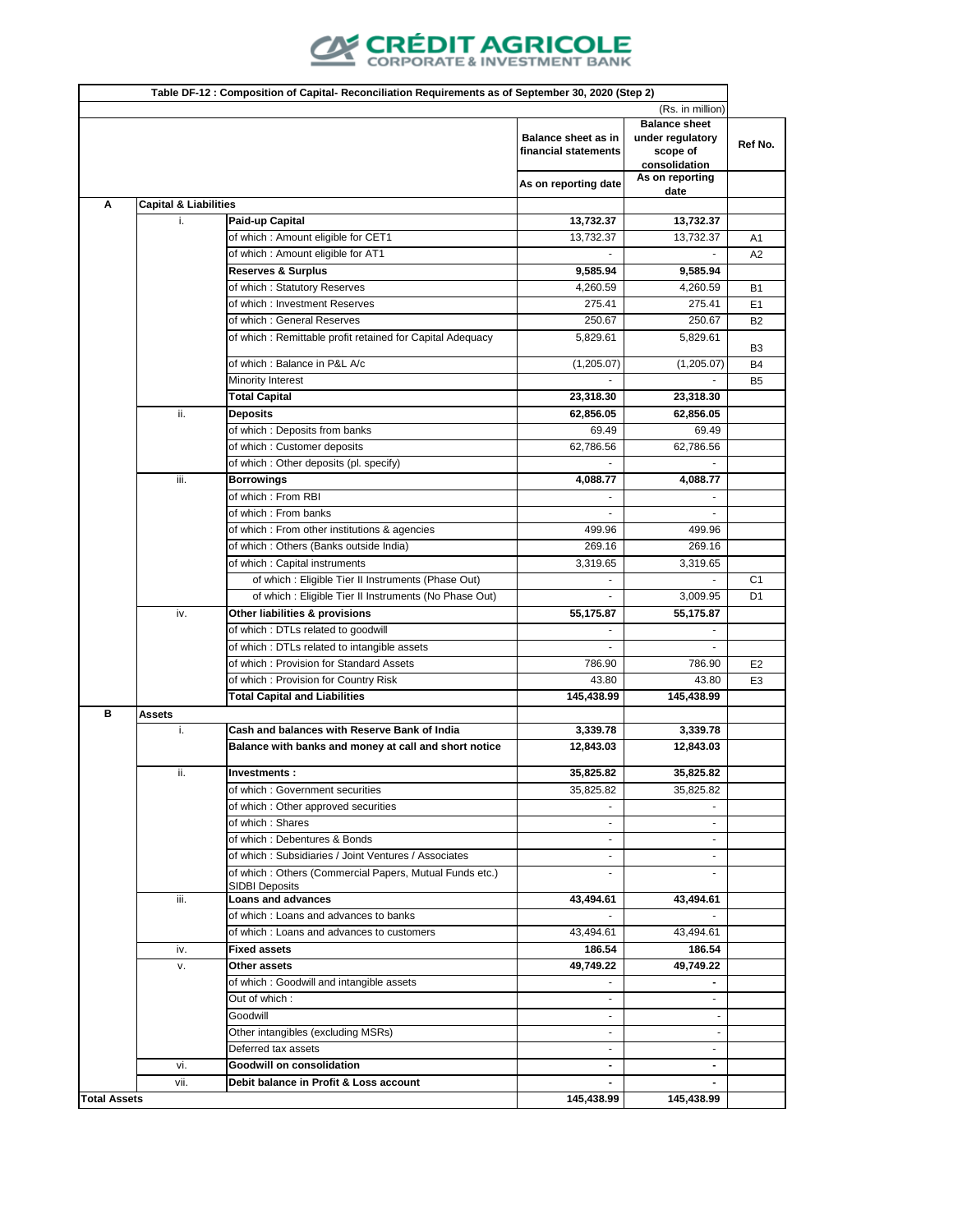

|   | Extract of Basel III common disclosure template (with added column) - Table DF-11 (Step 3)                                      |                                                               |                                                                                                                                   |  |  |
|---|---------------------------------------------------------------------------------------------------------------------------------|---------------------------------------------------------------|-----------------------------------------------------------------------------------------------------------------------------------|--|--|
|   | <b>Common Equity Tier 1 capital: instruments and reserves</b>                                                                   |                                                               |                                                                                                                                   |  |  |
|   |                                                                                                                                 | <b>Component of</b><br>regulatory capital<br>reported by bank | Source based on reference<br>numbers / letters of the balance<br>sheet under the regulatory scope<br>of consolidation from step 2 |  |  |
|   | Directly issued qualifying common share (and<br>equivalent for non-joint stock companies) capital plus<br>related stock surplus | 13,732.37                                                     | A <sub>1</sub>                                                                                                                    |  |  |
| 2 | Retained earnings                                                                                                               |                                                               |                                                                                                                                   |  |  |
| 3 | Accumulated other comprehensive income (and other<br>reserves)                                                                  |                                                               | B1+B2+B3+B5                                                                                                                       |  |  |
| 4 | Directly issued capital subject to phase out from CET1<br>(only applicable to non-joint stock companies)                        |                                                               |                                                                                                                                   |  |  |
| 5 | Common share capital issued by subsidiaries and<br>held by third parties (amount allowed in group CET1)                         |                                                               |                                                                                                                                   |  |  |
| 6 | Common Equity Tier 1 capital before regulatory<br>adjustments                                                                   | 13,732.37                                                     |                                                                                                                                   |  |  |
| 7 | Prudential valuation adjustments                                                                                                |                                                               |                                                                                                                                   |  |  |
| 8 | Goodwill (net of related tax liability)                                                                                         |                                                               |                                                                                                                                   |  |  |